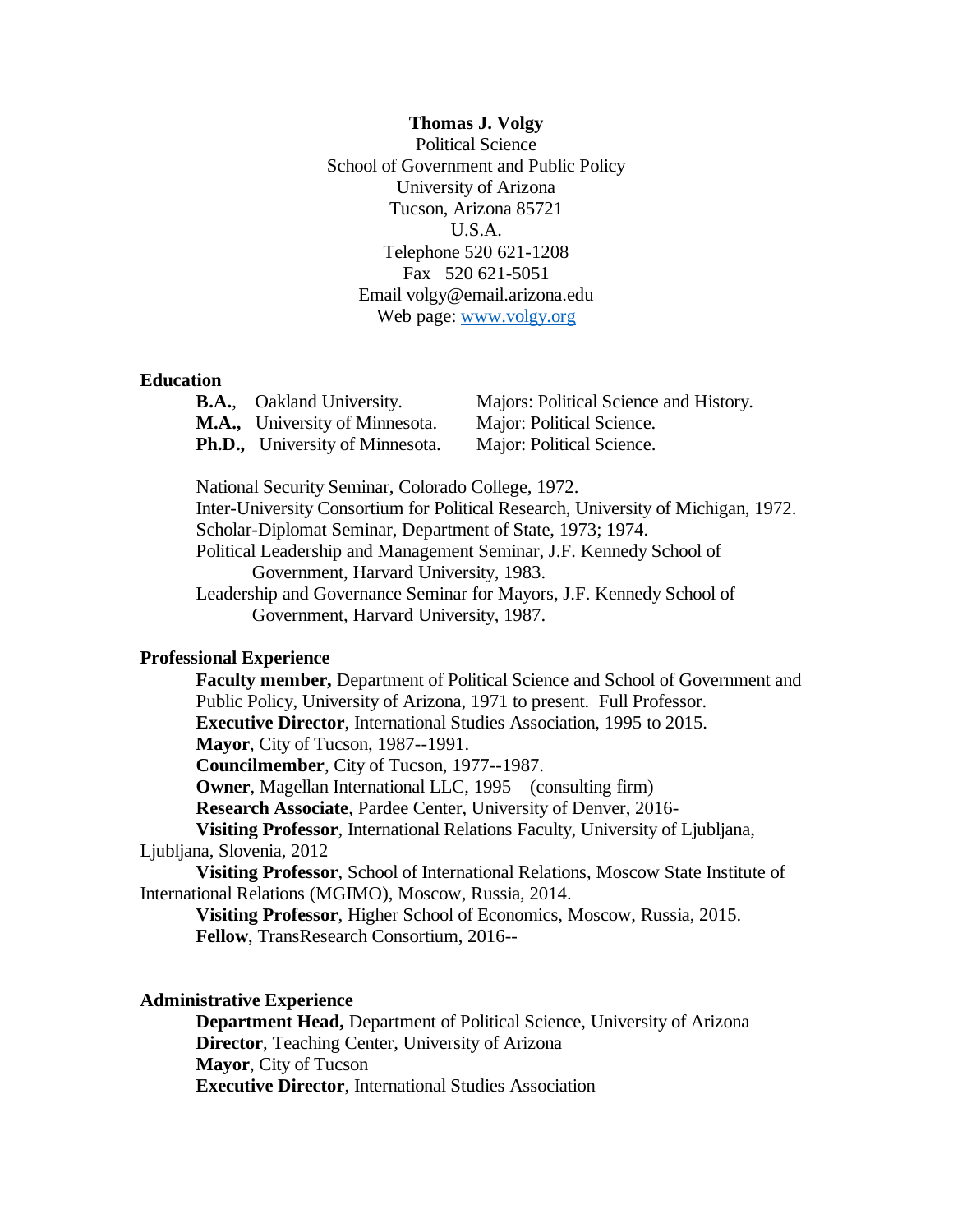#### **Publications**

## **Books and Monographs**

Volgy, Thomas J., Jennifer L. Miller, Jacob Cramer, Megan Hauser, Paul Bezerra. 2013. *An Exploration Into Status Attribution in International Politics*. Occasional Paper Series on Political Science and Public Policy Research: School of Government and Public Policy (University of Arizona).

Volgy, Thomas J., Renato Corbetta, Keith A. Grant, and Ryan G. Baird (eds.). 2011. *Major Powers and the Quest for Status in International Politics.* Palgrave/MacMillan.

Volgy, Thomas J., Zlatko Sabic, Petra Roter and Andrea Gerlak (eds.), 2009. *Mapping the New World Order*. Cambridge: Wiley-Blackwell.

Konstantin Khudoley and Thomas J. Volgy (eds.). 2008. *Reflecting on a Wider Europe and Beyond: Norms, Rights and Interests*. St Petersburg: Saint-Petersburg University Press.

Volgy, Thomas J., and Alison Bailin. 2003. *International Politics and State Strength*. Boulder: Lynne Rienner.

Volgy, Thomas J. 2001. *Politics in the Trenches: Citizens, Politicians, and the Fate of Democracy*. Tucson: University of Arizona Press (now in its third printing).

Schwarz, John E., Thomas J. Volgy. 1992. *The Forgotten Americans: Working Hard and Living Poor in the Land of Opportunity*. New York: W.W. Norton. This was chosen as one of five finalists for the Harry Chapin Award by the World Hunger Association in 1993; chosen as one of the best twenty five books on poverty since 1945, by Reinvesting in America; and was cited by the New York Times (December 26, 1993:20) as a "new and noteworthy" selection, as "its important revelations promise to challenge the conscience of Washington."

Volgy, Thomas J. 1976. *Exploring Relationships Between Mass Media and Political Culture: The Impact of Television and Music on American Society*. Tucson: Institute of Government Research (editor and contributor).

#### **Articles and Book Chapters**

Volgy, Thomas J., and Kelly Marie Gordell. 2019. "Rising Powers, Status Competition and Global Governance: Some Conceptual Challenges." *Comparative Politics* (forthcoming)

Volgy, Thomas J., Kelly Marie Gordell, and Paul Bezerra. 2019. "Crucial Fault Lines in the Middle East: Interstate Rivalries in Comparative Perspective." In Mansour and Thompson (eds*.), Shocks and Rivalry: Whatever Happened to Interstate Antagonisms in the Middle East?* Georgetown: Georgetown University Press.

Volgy, Thomas J. 2018. "Rule by Referees: The Curious World of Academic Judgment." In Gofas, Hamati-Ataya, and Onuf (eds.), *The Sage Handbook of History, Philosophy and Sociology of International Relations.* New York: Sage Publications.

Volgy, Thomas J., Paul Bezerra, J. Patrick Rhamey, and Jacob Cramer. 2017. "The Case for Comparative Analysis in International Politics." *International Studies Review* (July) (DOI: [https://doi.org/10.1093/isr/vix011\)](https://doi.org/10.1093/isr/vix011) .

Volgy, Thomas J., Kelly Gordell, J. Patrick Rhamey, and Paul Bezerra. 2017. "Conflicts, Regions, and Regional Hierarchies." In W.R. Thompson (ed.), *The Oxford Encyclopedia of Empirical International Relations Theories*, New York: Oxford University Press (June; DOI: 10.1093/acrefore/9780190228637.013.310)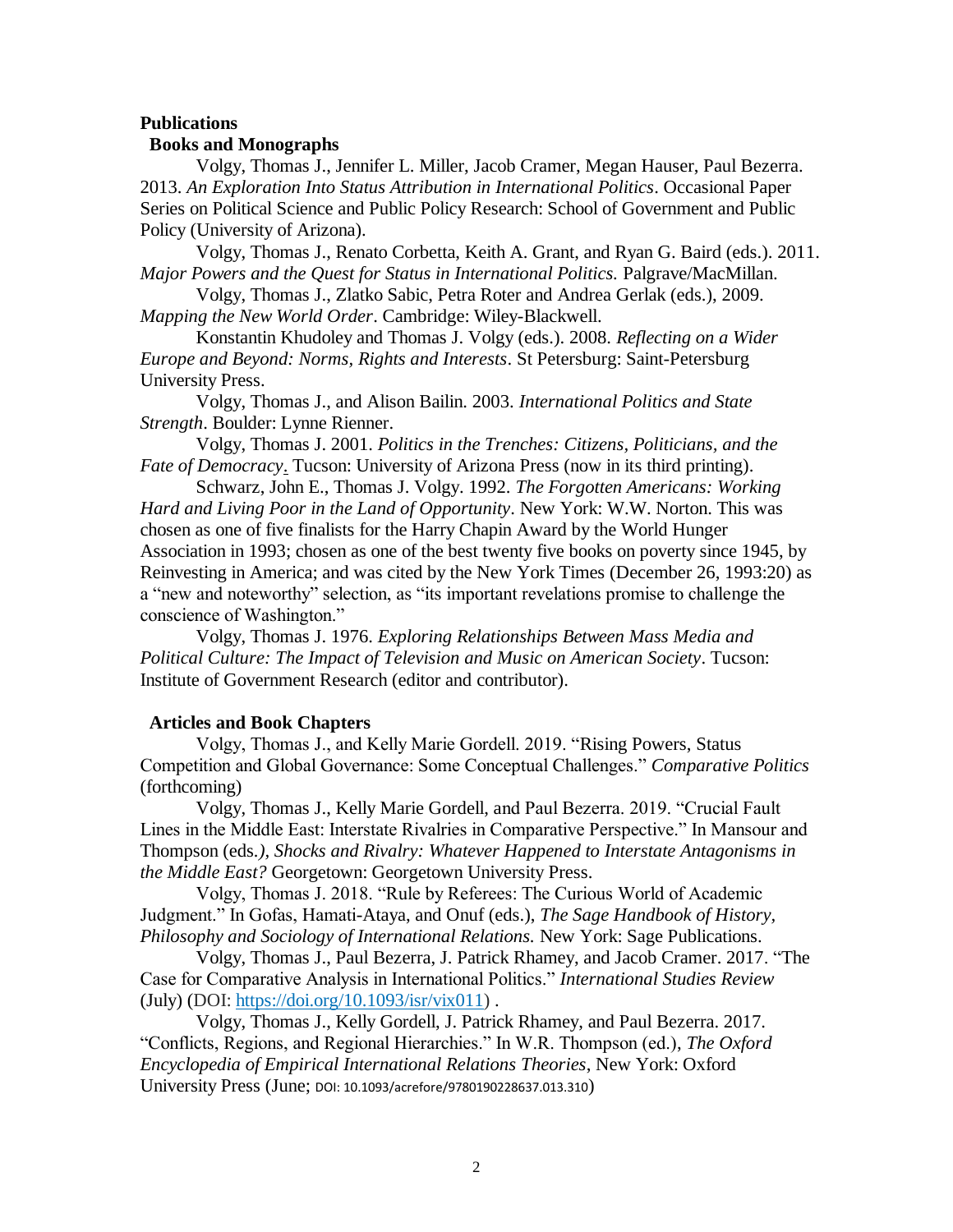Miller, Jennifer, Jacob Cramer, Thomas J. Volgy, Paul Bezerra, Megan Hauser. 2015. "Norms, Behavioral Compliance and Status Attribution in International Politics." *International Interactions* 41 (5): 779-804.

Rhamey, J. Patrick, Michael Slobodchikoff, and Thomas J. Volgy. 2015. ""Order and Disorder across Geopolitical Space: The Effect of Declining Dominance on Interstate Conflict." *Journal of International Relations and Development*.

Bezerra, Paul, Jacob Cramer, Megan Hauser, Jennifer L. Miller, and Thomas J. Volgy. 2015. "Going for the Gold versus Distributing the Green: Foreign Policy Substitutability and Complementarity in Status Enhancement Strategies." *Foreign Policy Analysis.* 11: 253-272.

Rhamey, Patrick, William R. Thompson, and Thomas J. Volgy. 2014. "Distance, Size and Turmoil: North-South Mediterranean Interactions." *Cahiers de la Mediterranee*, 44.

Volgy, Thomas J., and J. Patrick Rhamey. 2014. "Regions in International Politics: A Framework for Integrating Systemic, Regional, and Monadic Approaches." *Vestnik MGIMO* (Journal of International Relations).

Volgy, Thomas J., Renato Corbetta, J. Patrick Rhamey, Ryan G. Baird, and Keith Grant. 2014. "Status Considerations in International Politics and the Rise of Regional Powers." In Larson, Paul, and Wohlforth (eds.), *Status in World Politics*. Cambridge: Cambridge University Press.

Volgy, Thomas J. 2014. "A Cautious but Optimistic View from the Other Side of the Water's Edge." *European Review of International Studies* 1:141-146.

Corbetta, Renato, Thomas J. Volgy, and J. Patrick Rhamey. 2013. "Major Power Status (In)Consistency and Political Relevance in International Relations Studies." *Peace Economics, Peace Science and Public Policy*, 19:3*.* 

Volgy, Thomas J, Elizabeth Fausett, and John Rhamey. 2012. "Is The Central European Region a Neighborhood?" in Sabic and Drulek (eds.), *Regional and International Relations of Central Europe*. Palgrave MacMillan.

Volgy, Thomas J., Renato Corbetta, Keith A. Grant, and Ryan G. Baird. 2011. "Major Power Status in International Politics." In Volgy, Corbetta, Grant, and Baird (eds.), Major Powers and the Quest for Status in International Politics. New York: Palgrave MacMillan.

Cline, Kirssa, Patrick Rhamey, Alexis Henshaw, Alesia Sedziaka, Aakriti Tandon, and Thomas J. Volgy. 2011. "Identifying Regional Powers and Their Status." In Volgy, Corbetta, Grant, and Baird (eds.), Major Powers and the Quest for Status in International Politics. New York: Palgrave MacMillan.

Elizabeth Fausett, and Thomas J. Volgy. 2010. "Intergovernmental Organizations (IGOs) and Interstate Conflict: Parsing Out IGO Effects for Alternative Dimensions of Conflict in Postcommunist Space." *International Studies Quarterly*.

Volgy, Thomas J, Elizabeth Fausett, and Keith Grant, 2009. "Changing Architecture and Post-Cold War Transition," in William Thompson, (ed.) *Systemic Transitions: Past, Present and Future*, Westport: Palgrave.

Fausett, Elizabeth, and Thomas J. Volgy. 2008. "IGOs and the Strategic Choice to Join: Europe's Post Cold War Architecture," in Khudoley and Volgy (eds.), *Reflecting on a Wider Europe and Beyond: Norms, Rights and Interests*.

Volgy, Thomas J., Kristin Kanthak, Derrick V. Frazier, and Rob Stuart Ingersoll. 2008. "Resistance to Hegemony Within the Core: Domestic Politics, Terrorism, and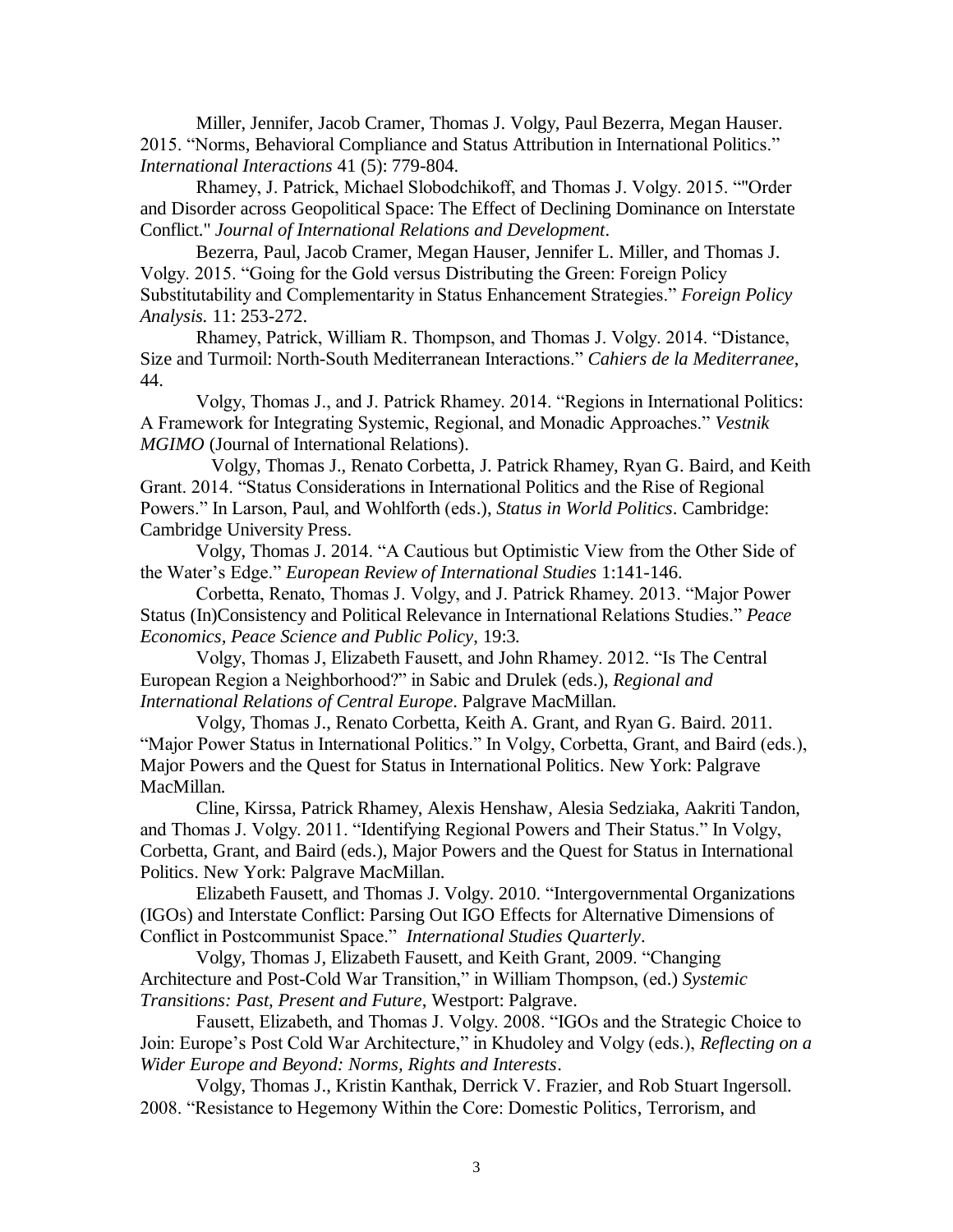Divergence in the G7." In Davis Bobrow (ed.). *Hegemony Constrained: Evasion, Modification, and Resistance to American Foreign Policy.* Pittsburgh: University of Pittsburgh Press.

Volgy, Thomas J., Elizabeth Fausett, Keith A. Grant, and Stuart Rodgers. 2008. "A New Database for Identifying Formal Intergovernmental Organizations." *Journal of Peace Research*.

Volgy, Thomas J., Kristin Kanthak, Derrick V. Frazier, and Robert Stewart Ingersoll. 2004. "The G7, International Terrorism, and Domestic Politics: Modeling Policy Cohesion in Response to Systemic Disturbances." *International Interactions* 30, 191-209.

Volgy, Thomas J., Derrick V. Frazier, and Robert Stewart Ingersoll. 2003. "Preference Similarities and Group Hegemony:G7 Voting Cohesion in the UN General Assembly." *Journal of International Relations and Development* 5: 51-70.

Volgy, Thomas J., and Lawrence E. Imwalle. 2000. "Two Faces of Hegemonic Strength: Structural versus Relational Capabilities." *International Interactions*, 26: 229-51.

Volgy, Thomas J., Lawrence E. Imwalle, and John E. Schwarz. 1999. "Where is the New World Order? Hegemony, State Strength, and Architectural Construction in International Politics." *Journal of International Relations and Development* (Fall).

Volgy, Thomas J., Lawrence E. Imwalle, and Jeff J. Corntassel. 1997. "Structural Determinants of International Terrorism: The Effects of Hegemony and Polarity on Terrorist Activity." *International Interactions* 23:207-31.

Volgy, Thomas J., and John E. Schwarz. 1997. "Free Trade, Economic Inequality and the Stability of Democracies in the Democratic Core of Peace." *European Journal of International Relations* 3:239-53.

Volgy, Thomas J., John E. Schwarz. 1996. Worker Power and Wages: The Influence of Productivity, International Trade, and Inflation in Ten Democratic Nations. *American Journal of Political Science*, November.

Volgy, Thomas J., Larry Imwalle. 1995. Hegemonic Perspectives on the New World Order. *American Journal of Political Science*, November.

Volgy, Thomas J., Stacey Mayhall. 1995. Status Inconsistency and International War: Exploring the Effects of Systemic Change. *International Studies Quarterly* 39, 1.

Volgy, Thomas J., John E. Schwarz. 1994. Foreign Policy Restructuring and the Myriad Webs of Restraint: Some Conceptual and Theoretical Issues. In Hagan, Sampson, Rosati (eds.), *Foreign Policy Restructuring: How Governments Respond to Global Change*. Columbia: University of South Carolina Press.

Schwarz, John E., Thomas J. Volgy. 1993. One-Fourth of the Nation: Above the Poverty Line--But Poor. *The Nation*, February 15, 1993.

Schwarz, John E., Thomas J. Volgy. 1992. Out of Line. *The New Republic*. November 23.

Schwarz, John E., Thomas J. Volgy. 1992. How Economic Development Succeeds and Fails at the Same Time. *Governing*, November.

Schwarz, John E., Thomas J. Volgy. 1992. Social Support for Self-Reliance. *The American Prospect*, Spring.

Volgy, Thomas J., John E. Schwarz. 1991. Does Politics Stop at the Water's Edge? Domestic Political Factors and Foreign Policy Restructuring in the Cases of Great Britain, France, and West Germany. *Journal of Politics*, 53, 3.

Schwarz, John E., Thomas J. Volgy. 1988. Experiments in Employment--A British Cure. *Harvard Business Review*, March/April.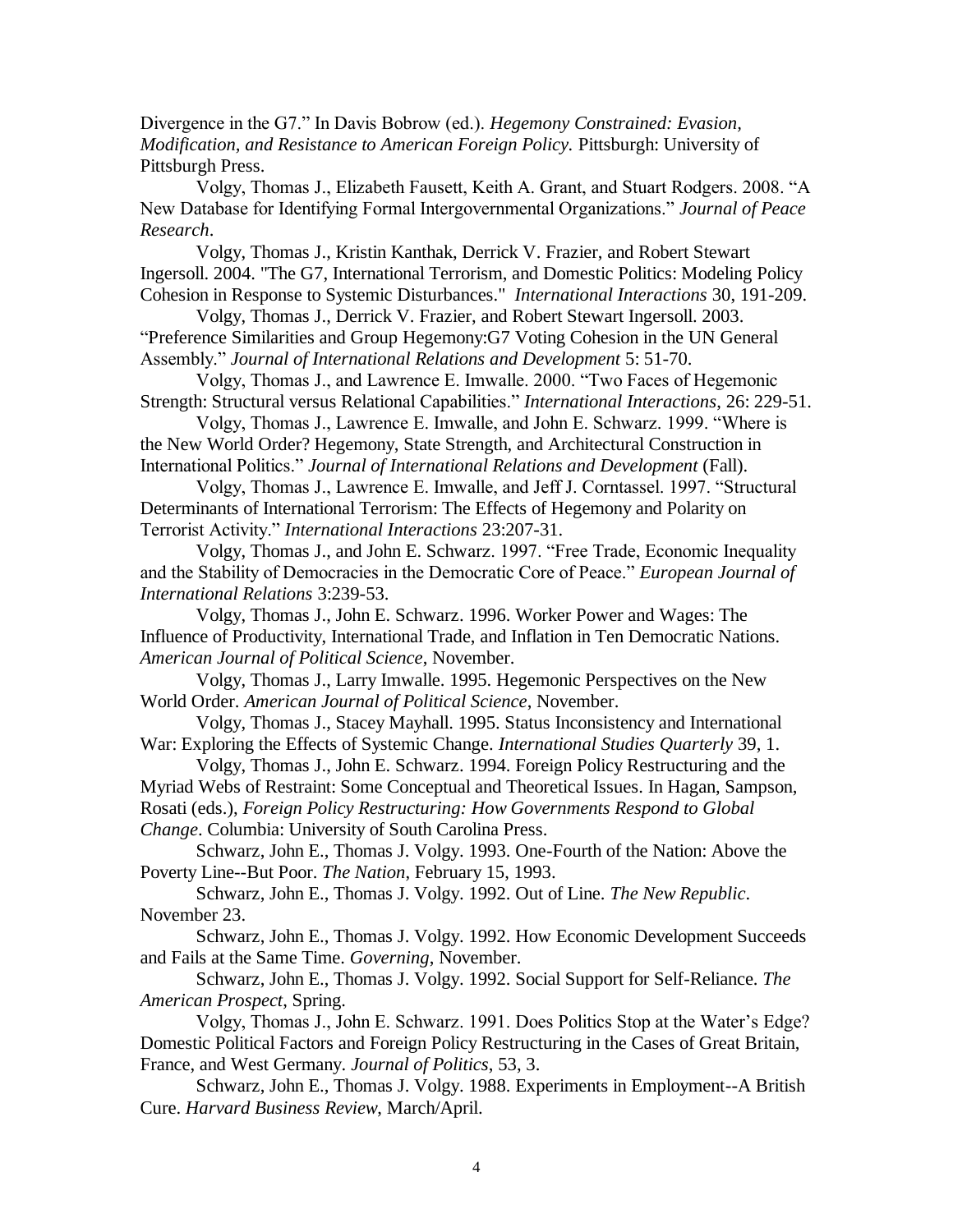Volgy, Thomas J., John E. Schwarz, Hildy Gottlieb. 1986. The Quest for Resources: Feminist Activism and Electoral Success. *Social Science Quarterly*, March.

Schwarz, John E., Thomas J. Volgy. 1985. The Myth of America's Economic Decline. *Harvard Business Review*, September/October.

Volgy, Thomas J. 1985. Municipally Operated Public Access: Balancing a Paradoxical Relationship. *Community Television Review*, 8, 3.

Volgy, Thomas J., John E. Schwarz. 1984. Will the Real Participants Please Stand Up? Misreporting and Vicarious Participation at the Local Level. *Public Opinion Quarterly*, Winter.

Volgy, Thomas J., Henry Kenski. 1982. Systems Theory and Foreign Policy Restructuring: Distance Change in Latin America, 1953-1970. *International Studies Quarterly*, September.

Volgy, Thomas J., John E. Schwarz. 1980. Television Entertainment Programming and the Sociopolitical Attitudes of the Audience. *Journalism Quarterly*, Fall.

Schwarz, John E., Thomas J. Volgy. 1980. Liberal and Conservative Voting in the House of Representatives: A National Model of Representation. *British Journal of Political Science*, Fall.

Volgy, Thomas J., John E. Schwarz. 1978. On Television Viewing and Citizens' Political Attitudes, Activity, and Knowledge: Another Look at the Impact of Media on Politics. *Western Political Quarterly*, December.

Fenmore, Barton, Thomas J. Volgy. 1978. Short Term Economic Change and Political Instability in Latin America. *Western Political Quarterly*, December.

Volgy, Thomas J., Hildy Gottleib. 1977. Some of My Best Friends are Letterwriters: Gladiators and Eccentrics Revisited. *Social Science Quarterly*, September.

Volgy, Thomas J., Henry Kenski. 1976. Toward an Exploration of Comparative Foreign Policy Distance. *International Studies Quarterly*, June.

Volgy, Thomas J., Karen Mashkin. 1975. Sociopolitical Attitudes and Musical Preferences. *Social Science Quarterly*, December.

Volgy, Thomas J., Sandra Sue Volgy. 1975. Women and Politics: Political Correlates of Sex-Role Acceptance. *Social Science Quarterly*, March.

Volgy, Thomas J., Jon Quistgaard. 1974. Correlates of Organizational Rewards in the United Nations: An Analysis of Environmental and Legislative Variables. *International Organization*, Spring.

Volgy, Thomas J. 1974. Reducing Conflict in International Politics: The Impact of Structural Variables. *International Studies Quarterly*, June.

Hughes, Barry B., Thomas J. Volgy. 1973. On the Difficult Business of Conducting Empirical, Descriptive Studies in a Data-Poor Area. *American Journal of Political Science*, August.

Volgy, Thomas J. 1973. The Role of the Outsider in Quasi-Legislative Systems: The Potential Utility of Legislative Models. *International Organization*, Winter.

Riggs, Robert E., Karen Feste, Barry Hughes, Thomas J. Volgy. 1970. Behavioralism in the Study of the United Nations. *World Politics*, January.

Hughes, Barry B., Thomas J. Volgy. 1970. Distance in Foreign Policy Behavior: A Comparative Study of Eastern Europe. *Midwest Journal of Political Science*, August

## **Acknowledgments**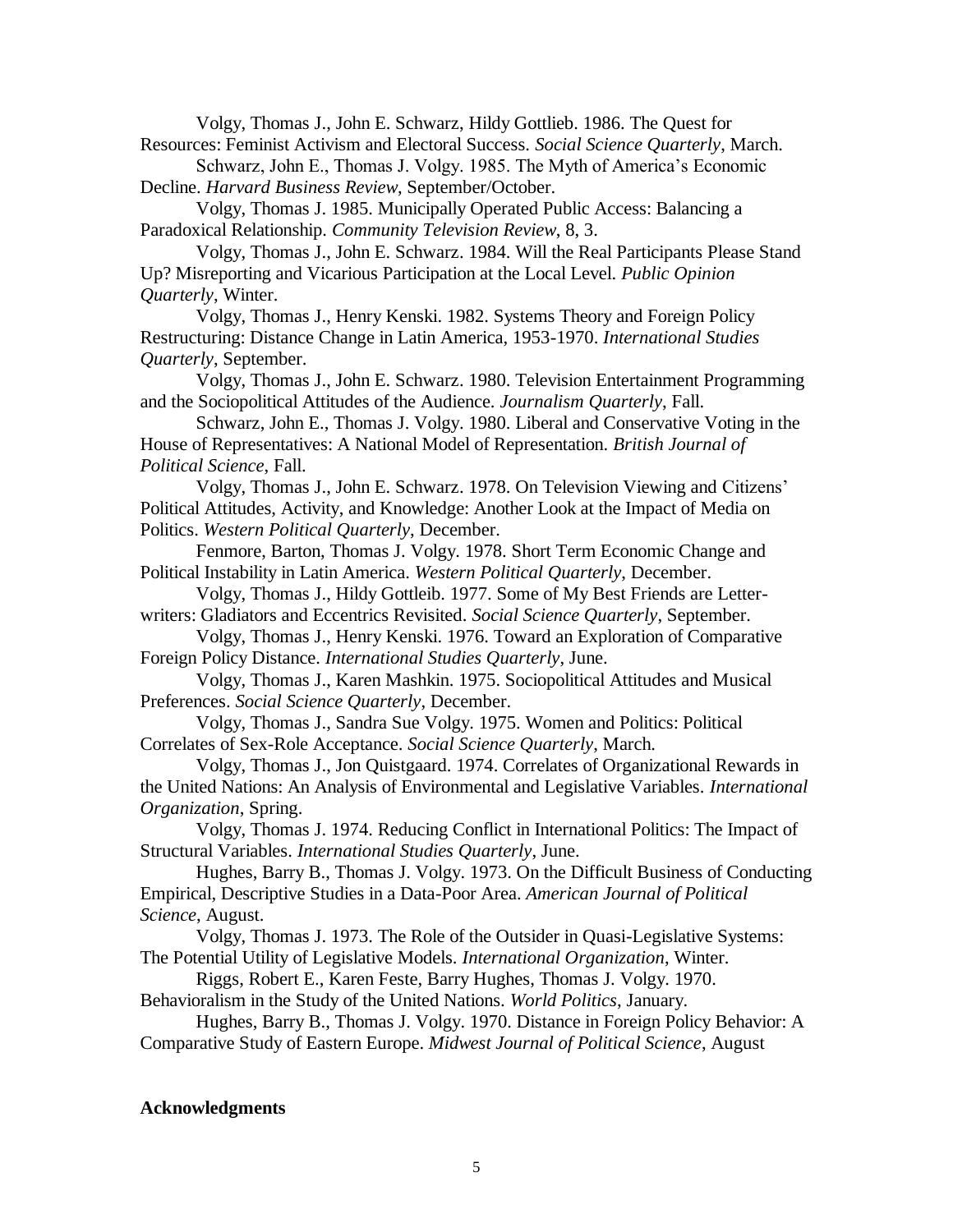The only person elected for four terms as Executive Director, International Studies Association, 1995-2015. Co-chair, Standing Group on International Politics, International Political Science Association Elected to the Executive Council by members of the Central and Eastern European International Studies Association, for the 2010-2012, 2013-2015 terms. Sole recipient of the ISA Presidents Award, awarded for exemplary and outstanding service to both the International Studies Association and the field of international relations, 2003 One of two U.S. scholars invited to participate in the non-governmental counterpart to the six power talks on N. Korean nuclear proliferation, Seoul, September 2005 Robert O Burns Award for outstanding international public education, 2000. Annual Public Service Award, National Association of Social Workers, 1999. Common Cause, Public Service Award, 1997 U.S. State Department Delegate to the CSCE, 1994. National Advisory Committee, Leadership for America's Cities, 1994--. Selected for Who's Who in the United States, 1991--. Selected for Who's Who in International Affairs, 1997-- Recipient of the University of Arizona's Distinguished Citizen Award, 1991. Board of Directors, National League of Cities, 1989--1991. Selected by USA TODAY as one of six new mayors "to watch", 1987. Pima County Bar Association Award for Outstanding Naturalized Citizen of the Year, 1987. Recipient, Oasis Award for outstanding production in public affairs programming, 1987. Recipient, Outstanding Teaching Award, School of Behavioral Sciences, 1987. Recipient, "Outstanding Young American" national award, 1981. As co-author of the book, The Forgotten Americans (W.W. Norton, 1992), selected as winner of the 1993 School of Behavioral Sciences best book author. Selected as member of the international delegation to observe and validate Hungary's first democratic national elections, 1990. Board of Advisors, Encyclopedia of Life Support Systems, 1996— Editorial Board, *International Studies Quarterly, 1998--* Editorial Board, *International Studies Perspectives, 2000--* Editorial Board, *International Studies Review, 1999—* Editorial Board, *Journal of International Relations and Development*, 2000— Editorial Board, *Foreign Policy Analysis, 2004*— Editorial Board, *International Political Sociology*, 2005— Editorial Board, *Global Governance, 2009—* Editorial Board, *International Interactions, 2010—* Editorial Board, *Global Society* 2013— Editorial Board, European Review of International Studies, 2014— *Vestnik MGIMO* (Journal of International Relations), 2014--

## **International Activities**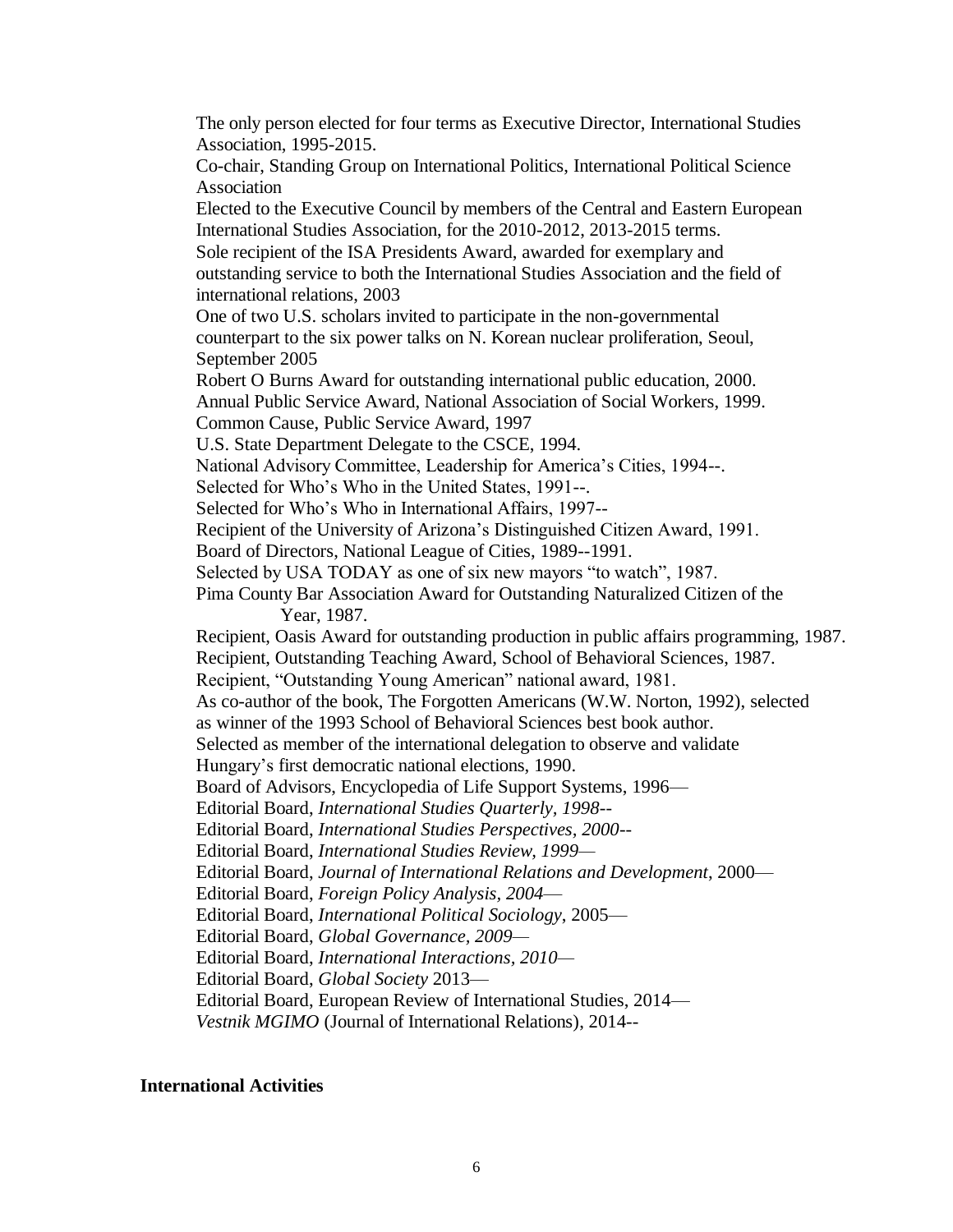External Reviewer, Russian Science Foundation, 2015—

External Reviewer, Slovenian Science Foundation, 2015—

External Reviewer, EU research programs, 2008, 2011

NATO fellowship, Brussels, Summer 2005.

- State Department scholar, visiting; Slovenia, 2004; Bulgaria, 2004
- State Department Delegate to the Commission on Security and Cooperation in Europe, Prague, 1994.
- Ukraine: Conducted training seminars for government leaders for the National Democratic Institute, 1991, 1994.
- Russia: Conducted training seminars for government leaders for the National Democratic Institute, 1991.

Ukraine: Provided diagnostic assistance on local governance for the National Democratic Institute, 1992, 1993.

Ukraine: Assisted with drafts of the national constitution for the National Democratic Institute, 1993.

Kazakhstan: Conducted training seminars for national, regional and municipal leadership in behalf of USIA and IESC, 1993, 1994, 1995, 1996, 2002.

- Estonia: Provided local government feasibility assessment for National Democratic Institute and USAID, 1993.
- Estonia: Trained mayors and administrators for National Democratic Institute, 1994.
- Hungary: Assisted on local governance and economic development in Pecs, in behalf of the City of Tucson, 1993.

 Nicaragua: Trained mayors in developing local governmental infrastructure for Santa Cruz Institute and USIA, 1993.

- Bulgaria: Trained representatives in local governance and ethnic relations for Santa Cruz Institute and USAID, 1995.
- Hungary: Monitored the first national democratic elections for National Democratic Institute, 1990.

Guyana: Conducted democratization seminars in behalf of the National Democratic Institute for International Affairs, 1995

Romania: Conducted training for mayors in democratization processes, for National Democractic Institute, 1996

Slovakia: Trained Parliamentarians and party leaders in national election process, 1997.

Developed sister city programs between the City of Tucson and Almaty, Kazakhstan; Pecs, Hungary, 1987-1991.

Led economic development missions to Mexico, Taiwan, Germany, 1987-1991.

Board of Advisors, Democracy Institute, Washington DC, 1993--.

National Democratic Convention: Delegate, 1984; Delegate and Rules

Committee 1992

Atlantic Council Fellow, 2001

Invitation to Academic Exchange Program, 2019.

#### **National Invitations**

Testimony given: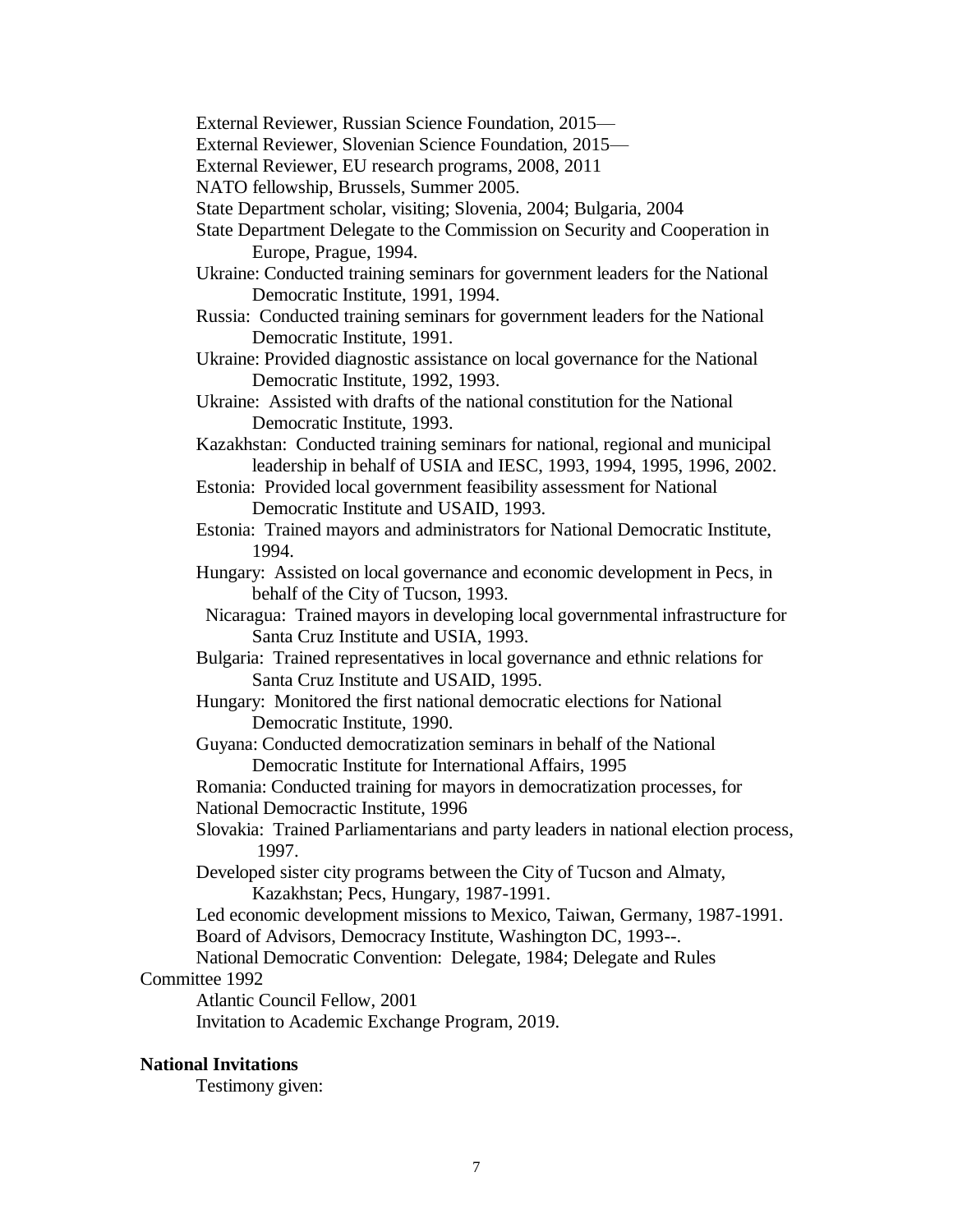U.S. House of Representatives, Public Works Committee, on federal transportation policy, 1981.

National Governors Association, on transportation policy, 1982.

National Women's Political Caucus Convention, on telecommunications technologies and political socialization, 1983.

United States Congress, negotiator on behalf of the National League of Cities on Telecommunications Law (Senate Bill 66), enacted 1984.

United States Senate, Finance Committee, on federal transportation policy, 1985.

U.S. House of Representatives, Telecommunications Committee, on oversight needs for telecommunications, 1988.

U.S. Senate, Anti-Trust Committee, on cable legislation, 1989.

National Democratic Party, Rules Committee, 1992.

Speaker and Participant, on campaign finance reform, for Center on Responsive Politics, 1992.

# **Television Productions and Media Activities**

Politics and The Press: Media and Official Relations, 1987. Politics and The Press: Print Media, 1990. Politics and the Press: Television, 1990. Advertising Campaigns and Elections, 1990. Television and the Future of New Technologies, 1990. Op Ed pieces and guest columns for Arizona Daily Star; Newsday; Tucson

Citizen; New York Times

**Grants:** Principal investigator, USAID grant for Impartial Oversight and Strategic Guidance on Privatization Process in Central Asia, awarded November 1995 through 1997 (consortium award for \$7 million)

# **Academic Professional Activities**

Editorial Board: International Studies Quarterly International Studies Review International Studies Perspectives Journal of International Relations and Development International Political Sociology International Interactions Global Society European Review of International Studies *Vestnik MGIMO* (Journal of International Relations)

Manuscript reviewer for:

Houghton Mifflin, MacMillan, W.W. Norton, Prentice Hall, Cambridge University Press Social Science Quarterly American Political Science Review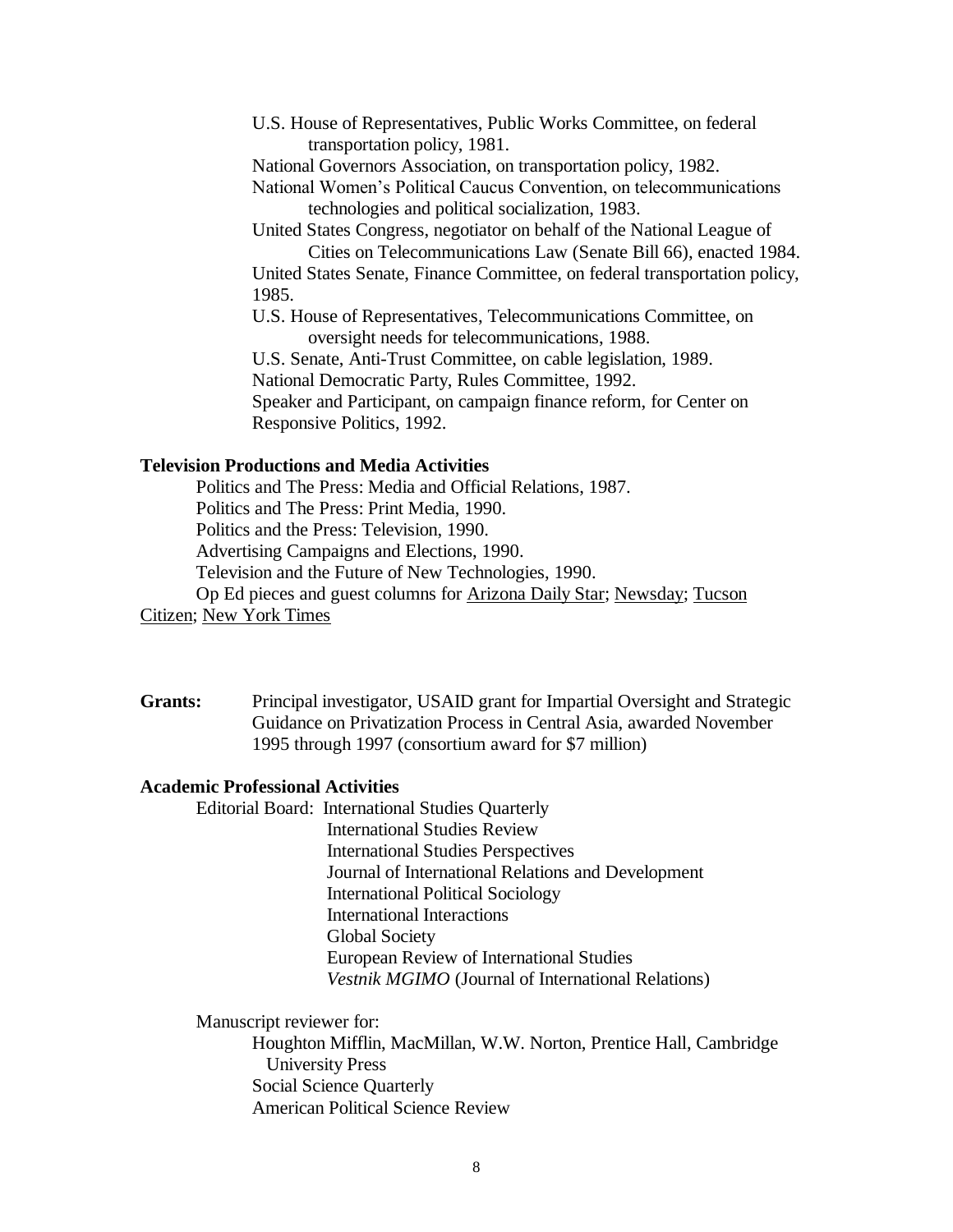Journal of Conflict Resolution Journal of Politics International Organization American Politics Quarterly Western Political Quarterly Political Review Quarterly International Studies Quarterly International Interactions Journal of International Relations and Development International Studies Review International Interactions European Review of International Relations Review of International Organizations School of International Relations, University of Denver Monograph Series

Project reviewer: National Science Foundation Contributor: International Organization Data Archives, Indiana University Contributor and Panel Chair: International Studies Association Midwest Political Science Association Southwestern Social Science Association Western Political Science Association American Political Science Association International Congress of Political Psychology International Political Science Association Central and Eastern European Studies Association Board of Advisors, Encyclopedia of Life Support Systems

#### **Teaching Areas**:

Graduate level: International Politics Survey Seminar Variety of Research seminars

Undergraduate level: Theories of International Relations Contemporary International Politics Mass Media and Politics Comparative Foreign Policy Analysis Problems of World Order Mass Media and Politics International Organizations and Structures U.S. Foreign Policy Survey of Comparative and International Politics

## **Political/Community Activities**

Democratic Candidate for Congress, 1998 Mayor, City of Tucson, 1987-1991 Tucson City Council, 1977-1987